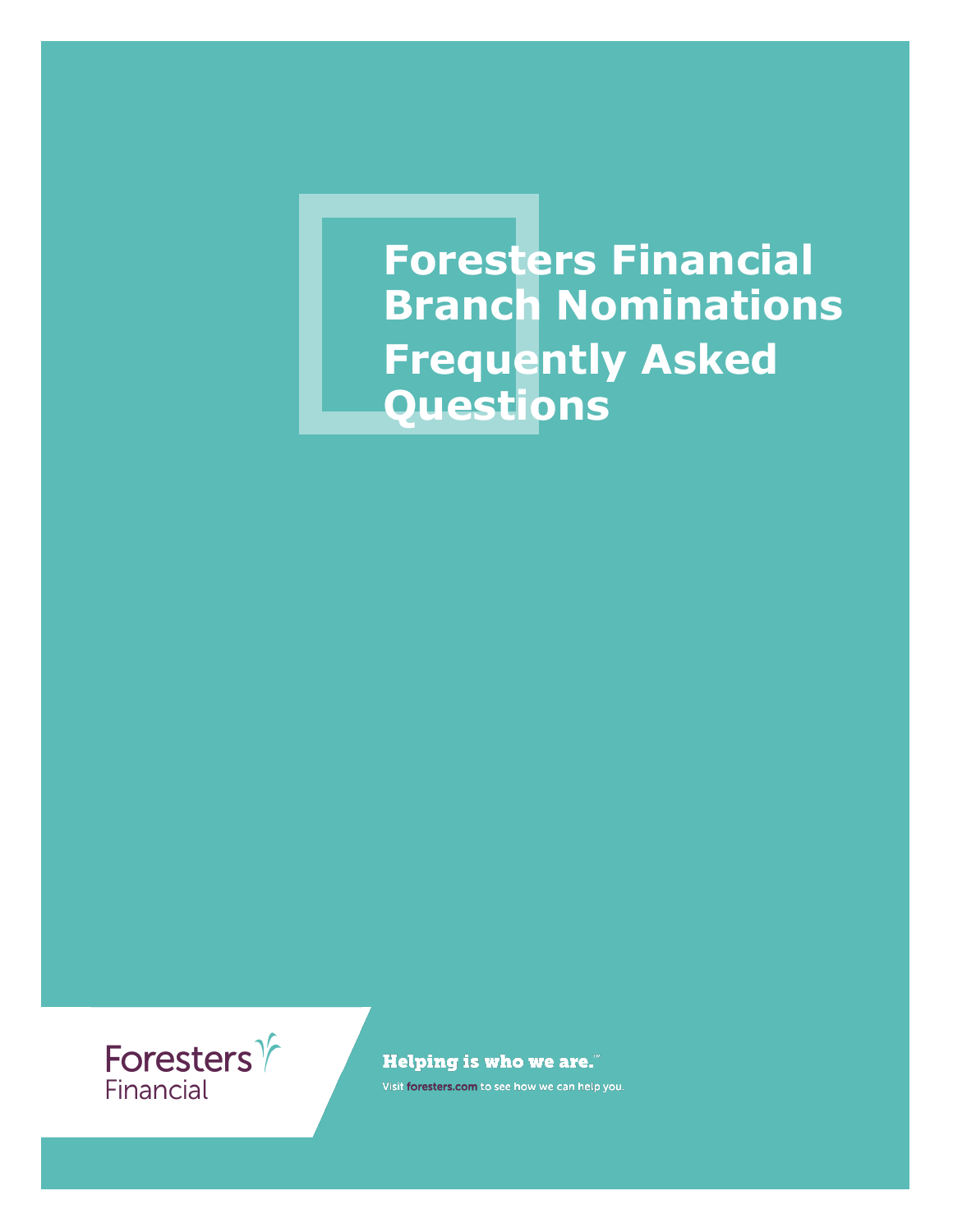# **What qualities and qualifications should a potential candidate possess?**

Potential candidates should possess the following qualities:

- **Enthusiasm and commitment to serve on their Branch Council**
- **Effective leadership skills**
- **EXEC** Team player and Foresters representative for all members
- **Effective communication skills**
- Demonstrated commitment to other volunteer organisations

# **How do I find out if I am eligible to be a Branch Councillor?**

Email **[Elections@foresters.com](mailto:Elections@foresters.com)** and provide your full name, phone number, Plan number and address. A Foresters representative will contact you with further details. A response should be with you within 24-48 hours.

## **What are the eligibility criteria for being a Branch Councillor?**

In general, to be eligible, a nominee must meet the following conditions:

- Be a Voting Member, as defined by Foresters Constitution
- Hold an active Plan with Foresters
- Be 16 years of age or older
- Must not be a current employee, or spouse or family member of a current employee of Foresters or one of its subsidiaries
- Must not be a Foresters member who is working for or has worked for a competitor of Foresters including in its insurance or annuities sales within the last two years
- **•** Pass background check requirements for criminal activity and bankruptcy and will not pose a threat to Foresters or its members
- Disclose any potential direct or indirect conflicts of interest, as per Foresters Volunteer Code of Ethics, which may impede a member in the role of a Branch Councillor

If you have any questions regarding your eligibility you can email **[Elections@foresters.com](mailto:Elections@foresters.com)**

#### **What are the time commitments for being a Branch Councillor?**

Each Branch Councillor is required to participate in 12 meetings per year; 10 virtual meetings lasting approximately one hour, and usually two face-to-face, once in June at the Leadership Development Conference and once in November at the Councillor Orientation Meeting.

Availability of five-eight hours on average per month. May be less, dependent on the number of extra tasks taken on.

2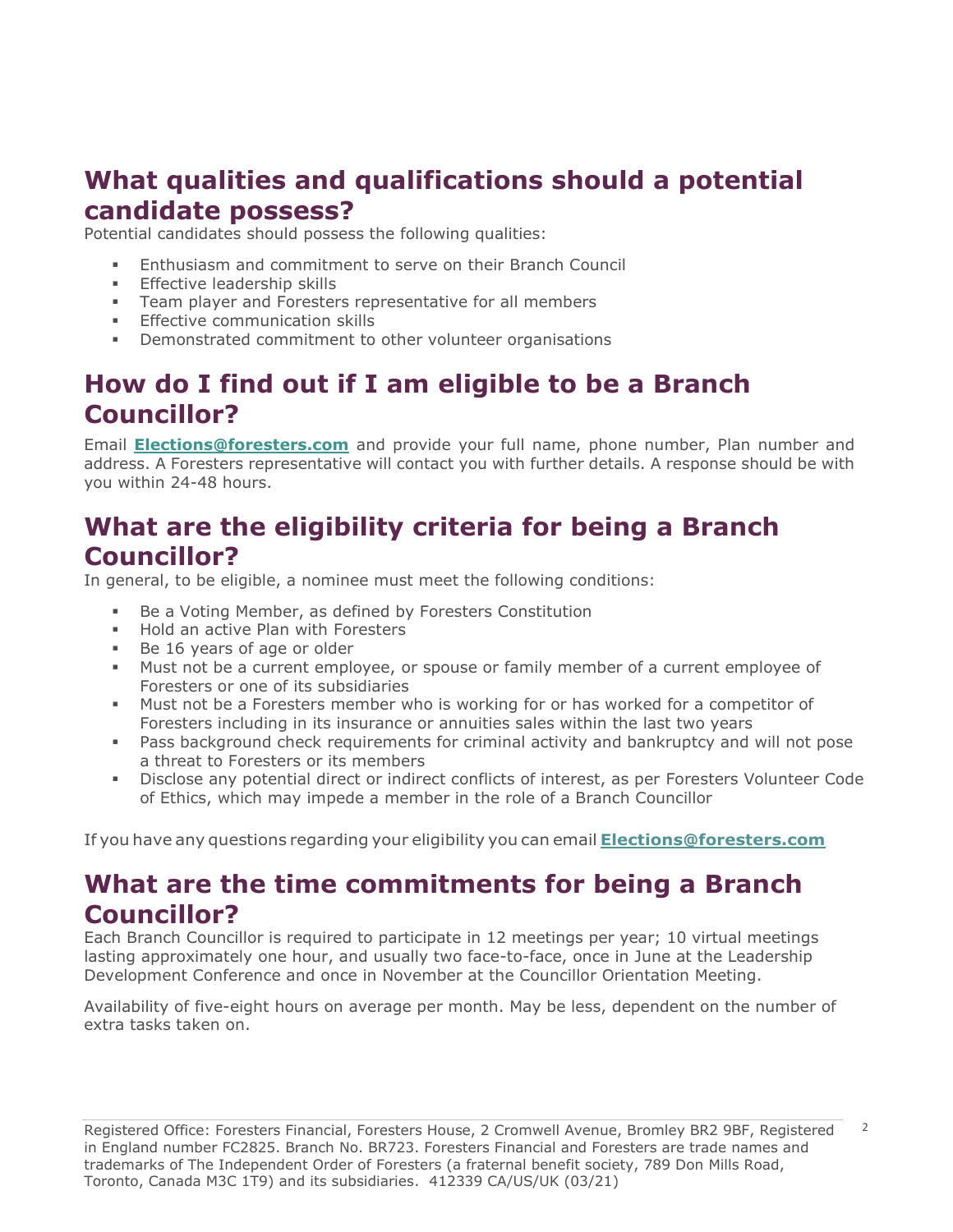# **Do I need to host or attend events if I become a Branch Councillor?**

No, Branch Councillors have oversight of the Branch and are not required to host or attend events.

# **How do I submit a nomination for myself?**

To submit a nomination, follow the steps below:

- 1) Sign into **Foresterselections.com** using your credentials
- 2) Click on "nominate yourself"
- 3) Complete the nomination application
- 4) Click "submit"

You will receive a confirmation email stating that your nomination has been submitted.

## **If I don't know my Plan number, how can I get it?**

Please contact our Service Centre at 0333 600 0333 to obtain your Plan number. You will be required to provide some basic information, such as your full name, date of birth address and phone number.

## **How do I know that my nomination application has been accepted by the system?**

When you click on "Submit", this will generate an automatic system confirmation.

You will also receive an email confirmation within 24 hours, if you do not receive this email please email **[Elections@foresters.com](mailto:Elections@foresters.com)**.

## **When can I submit a nomination?**

Nominations will be accepted between early 6 May 2021 – 15 June 2021at 9:00 pm UK

### **My Personal Information on the nomination application is incorrect, how can I have this updated?**

If you would like to update your details, please contact the Service Centre at;

▪ 0333 600 0333 or email **[Service@foresters.co.uk](mailto:Service@foresters.co.uk)**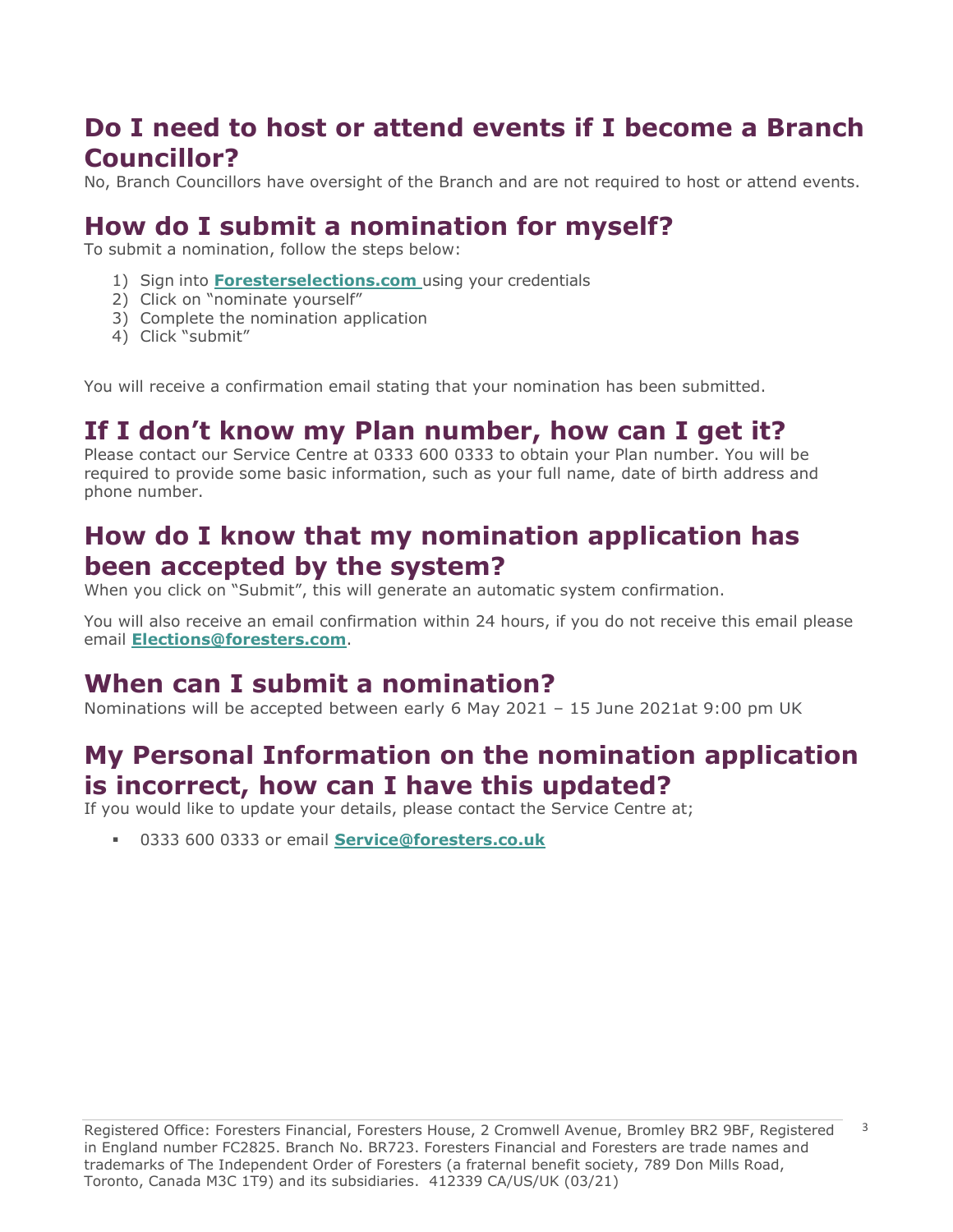## **Why are you asking for a term length?**

When submitting a nomination, members have the ability to select if they prefer to run for a oneyear term or a one or two-year term. This allows members to select the commitment level that best suits their needs.

#### **How will members know who I am?**

Through the biography you submit, you will have the opportunity tell the story of who you are and the value you can bring to the organisation. Through this process, you can paint the picture of who you are to the Branch Nominating Committee and voting members. This makes it very important to put thought and detail into your application.

# **How do I upload my picture when filling out the nomination form online?**

Whilst uploading a recent photograph is not mandatory at the nomination stage, we would require one in the event that you are successful in the election. However, if you wish to submit a photo at this stage, you are welcome to do so. On the Photo page of the nomination application form, simply click on the "Upload Photo" button and select the recent photo from your computer you wish to use. If you experience any issues, please email **[Elections@foresters.com](mailto:Elections@foresters.com)**.

### **Can I switch my photo after I have completed my application?**

If you have not yet submitted your application yes, you can upload a new picture. If you would like to update your photo after you have submitted your application, please send an emailto **[Elections@foresters.com](mailto:Elections@foresters.com)**before the close of nominations with your new photo attached and you will be assisted. Although as above, it is not a requirement that you submit a photograph at this stage in the process.

### **Can I make changes to my nomination application?**

While you are in the process of completing the application, you can save the record and return at a later time. Once you have submitted the nomination you would need to notify Foresters Member Governance staff at

**[Elections@foresters.com](mailto:Elections@foresters.com)** to have any changes made. Changes can only be made until the close of nominations.

## **Is it possible to withdraw my nomination?**

You can withdraw any time before the close of nominations. Should you need to withdraw after this time, Foresters will communicate your decision to the Branch. Unless timing makes it impossible, your name will be withdrawn from the list of eligiblecandidates.

### **What are the next steps after I submit my nomination?**

The Foresters team reviews all nominations for eligibility, as set out in Foresters Constitution. If the criteria is met, the nomination is then forwarded to the Branch Nominating Committee. This Committee will be responsible for reviewing applications after the nomination period has closed.

Registered Office: Foresters Financial, Foresters House, 2 Cromwell Avenue, Bromley BR2 9BF, Registered in England number FC2825. Branch No. BR723. Foresters Financial and Foresters are trade names and trademarks of The Independent Order of Foresters (a fraternal benefit society, 789 Don Mills Road, Toronto, Canada M3C 1T9) and its subsidiaries. 412339 CA/US/UK (03/21) 4